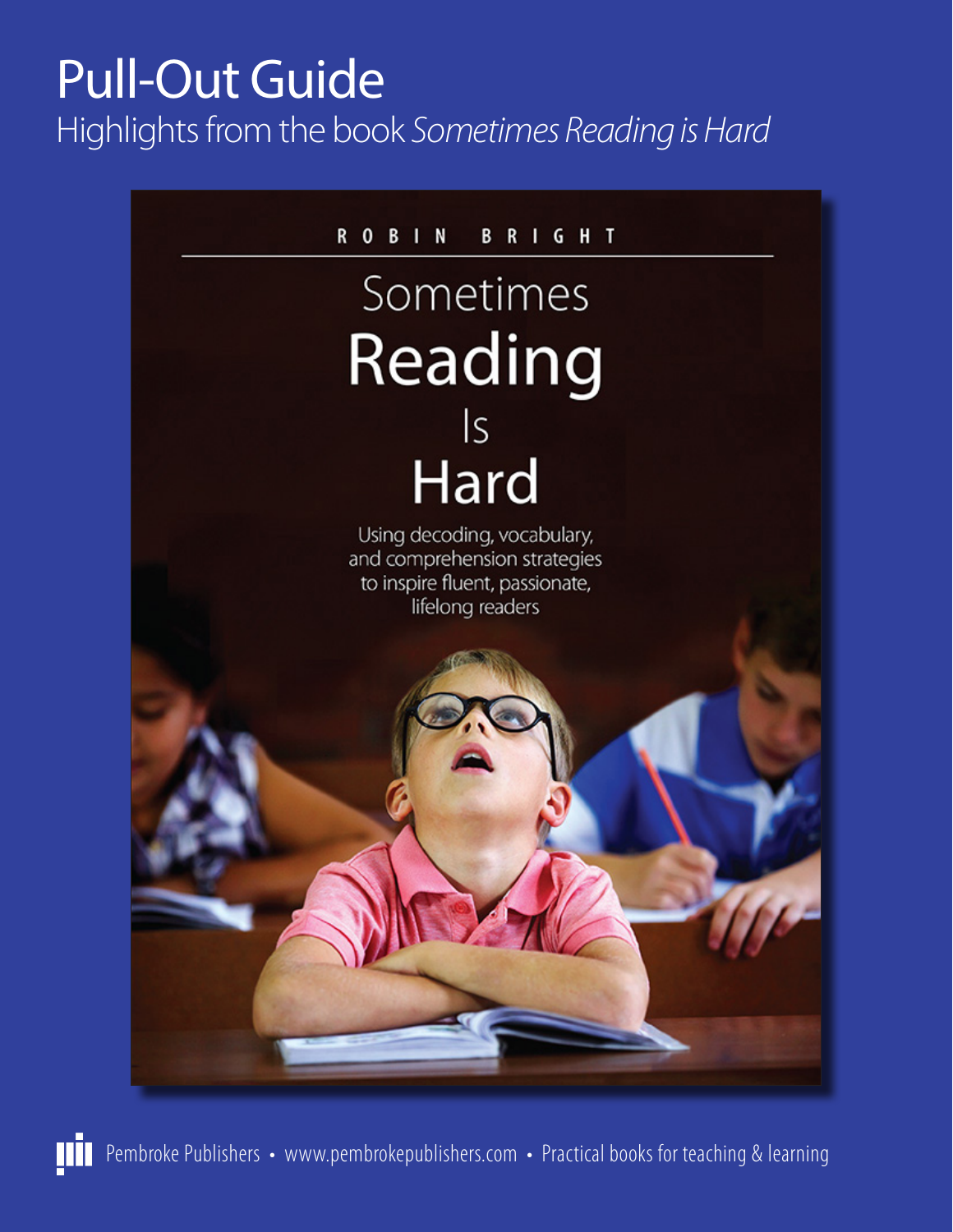### Contents

The Whole is Greater than the Sum of Its Parts *3* The Relationship Between Motivation and Cognition in Reading *4* At-a-Glance Strategies Teachers Can Use To Teach Phonemic Awareness, Phonics Knowledge and Decoding *5* The Goals: Phonemic Awareness, Phonics Knowledge, the alphabetic Principle, and Decoding *6* A Structured Approach to Decoding *7* Try Tongue Twisters: A Strategy for Practicing Fluency *8* Vocabulary: Teaching How to Build a Library of Words *10* Comprehension: How To Construct Meaning From Reading *11*

*\* You can find out more about the book, preview the contents, and purchase a print or e-book version on [our website.](https://www.pembrokepublishers.com/book.cgi?isbn=9781551383514)*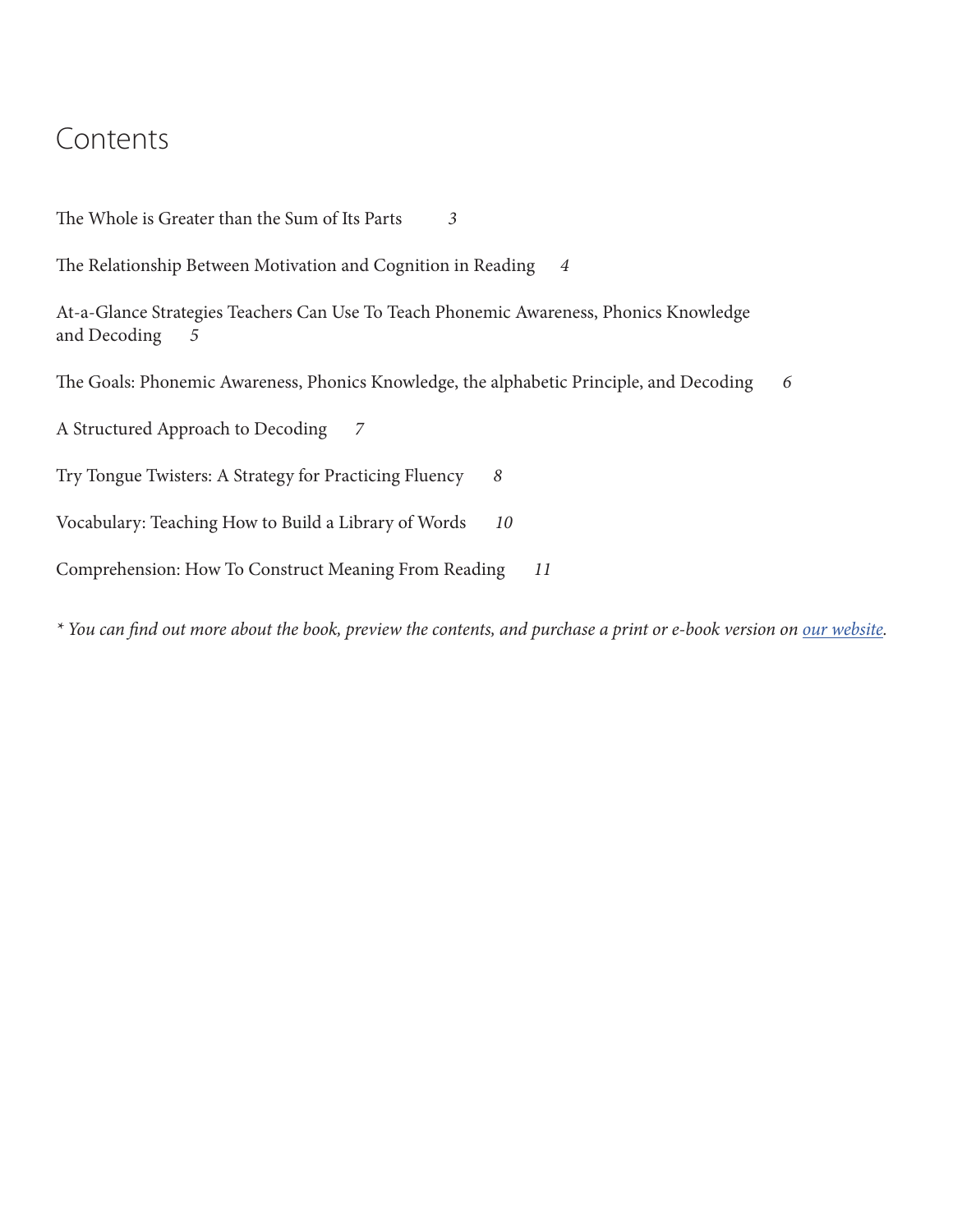### The Whole is Greater than the Sum of Its Parts

Beginner readers, like beginner drivers, need to learn both skills and strategies. Experts agree that skilled readers are those who can fluently decode text so effortlessly that reading becomes automatic. Strategic readers can employ effort and deliberation as they encounter difficulties or barriers in a reading.

Those are the skills and strategies. But what of motivation in reading? If we spend all our time on reading skills and strategies, students might not feel the why of learning to read. If we always push texts onto students that they must struggle with to decode or make sense of, we are wasting their time and they will become frustrated and lose their confidence as readers. Just as new drivers need time to practice, students need time to practice what I would call "real" reading—the fun stuff.

Real reading is sparked because someone wants to learn something new and gain knowledge. Or they're just interested and enjoying the experience. Curiosity, interest, and enjoyment are motivational factors that must accompany learning to read. Perhaps most important, real reading is about connecting with others and feeling. It's impossible not to identify with Oliver in the picture book, *Where Oliver Fits*  by Cale Atkinson. He feels like an outsider until he finds a place where he belongs. A child reading about Oliver will connect. Real reading builds both interest and confidence. Teachers and students need to do a lot of it! More reading means more opportunities for students to further develop their skills and strategies.

Reading, like driving, requires synergy. The synergy happens at the intersection of reading skills, strategies, and factors of motivation because—and this is the important part—"the whole is greater than the sum of its parts." Some teachers describe the synergy as when something "clicks" for the reader, the point when it all comes together and it works.

There is nothing quite as exciting as watching a child read a book like Mem Fox's *Time for Bed* and say, "I read it all by myself," or a teen who tells you that he has never before read a book like *Long Way Down* by Jason Reynolds and asks you, "Does he have other books?" Students deserve to experience the same kind of jubilant excitement of learning to read that my daughters experienced while learning to drive.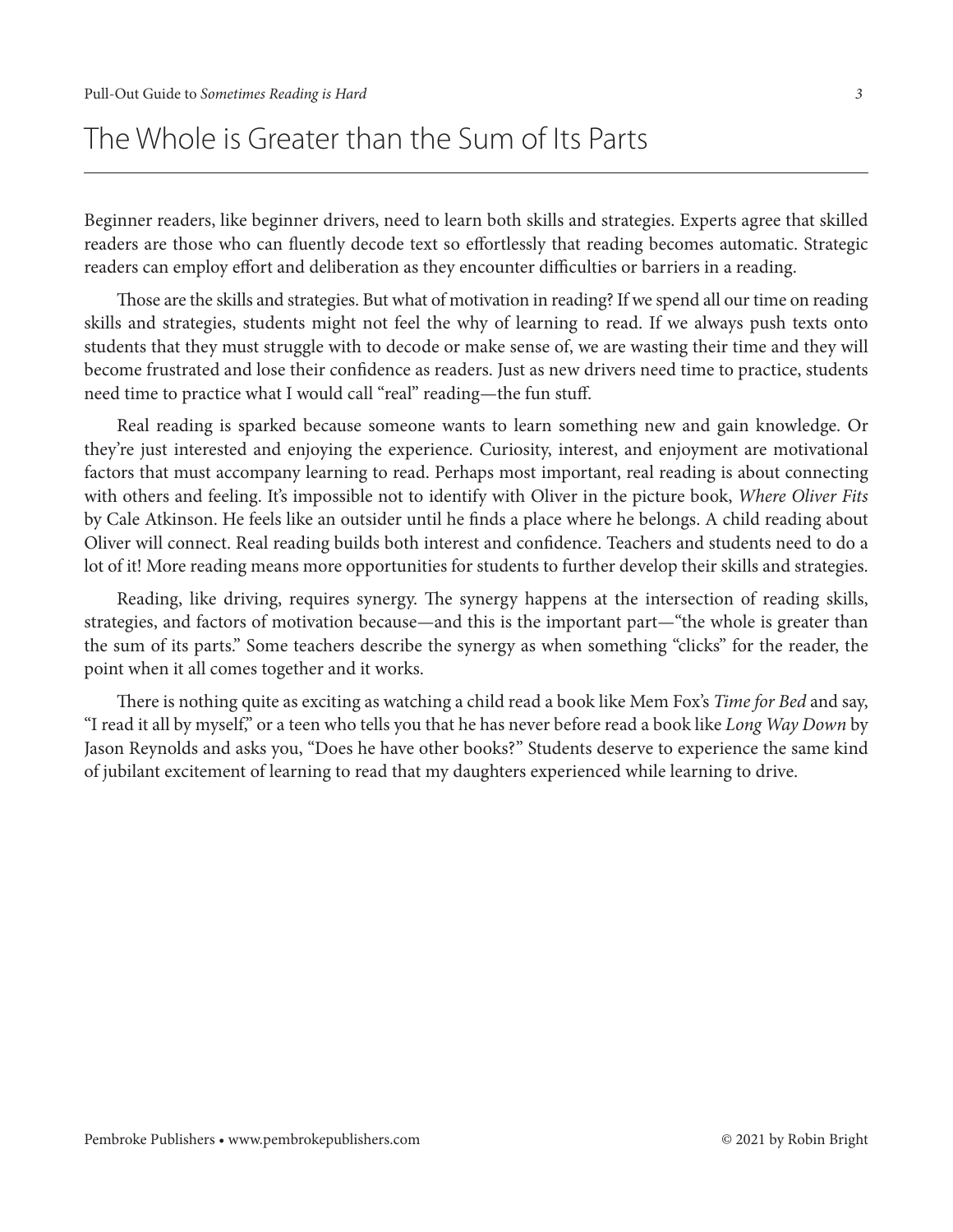The Relationship Between Motivation and Cognition in Reading dence that their instructional practices to develop students' reading skills and students' reading skills and



*The pathway from instruction to engagement creates lifelong readers.*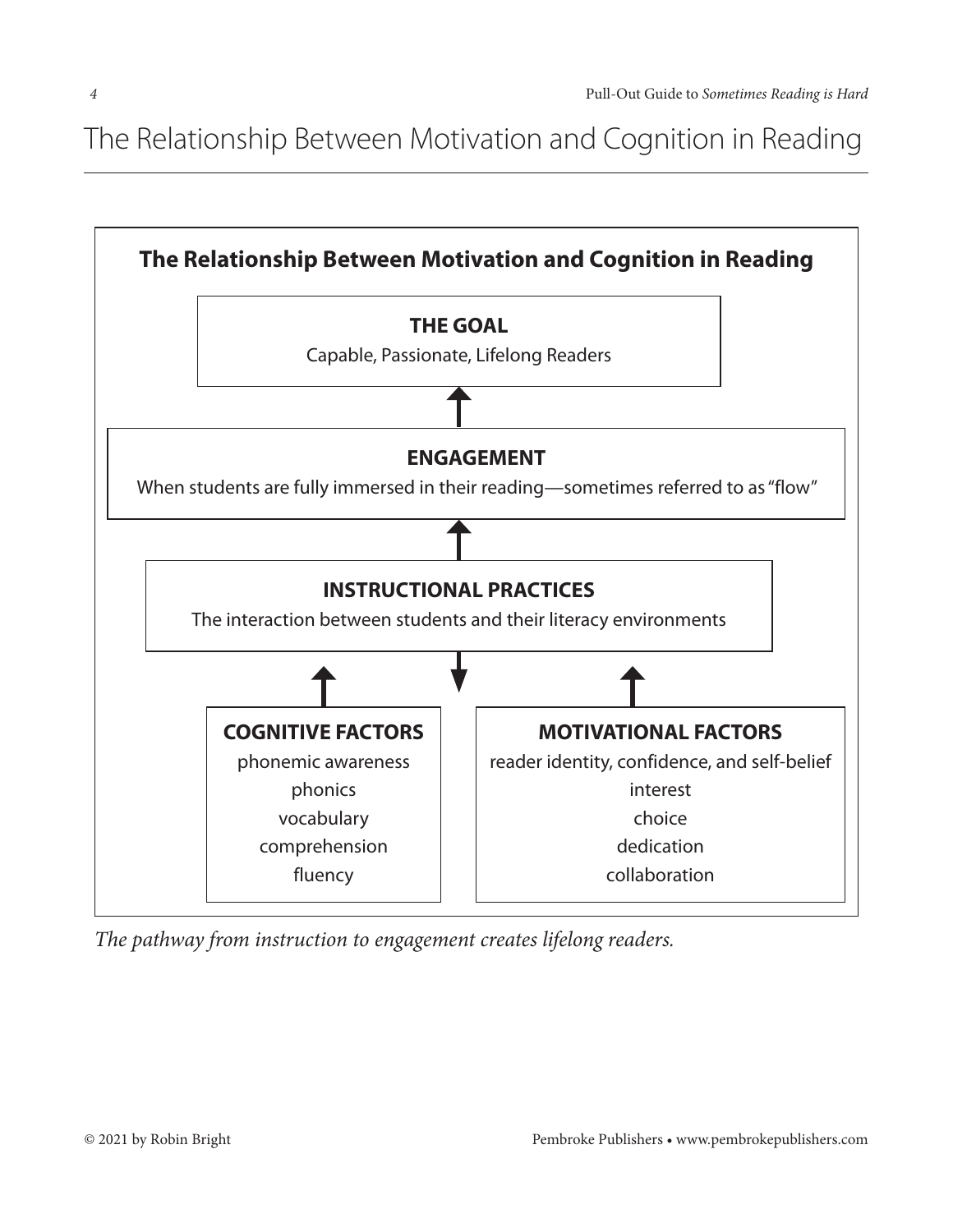### Phonemic Awareness

- 1. Is developed through oral activities.
- 2. Should be fun and game-like. Keep a sense of playfulness with language and avoid worksheet and drill type learning.
- 3. Is achieved through songs, chants, and stories that have rhythm and rhyme.
- 4. Is developed through chanting, singing, and clapping activities.
- 5. Is supported by sharing high-quality, engaging literature.
- 6. Leads to fluency.

### Phonics knowledge

- 1. Is taught through explicit, systematic instruction.
- 2. Begins with the sounds associated with letters and moves to consonant-vowel-consonant patterns.
- 3. Is developed through segmenting words into sound and blending those sounds.
- 4. Should be fun and game-like.
- 5. Is supported by sharing high-quality engaging literature.
- 6. Leads to fluency.

### Decoding

- 1. Is taught through explicit instruction.
- 2. Is supported by looking at patterns in written text, for instance, "tion" in words like transportation, locomotion.
- 3. Is taught through learning about prefixes, suffixes, and multi-syllabic words.
- 4. Should include the pronunciation of words.
- 5. Includes seeing similarities and differences in words with similar etymology such as define, definition, definite.
- 6. Is built through teaching segmentation of words.
- 7. Is understood in the context of reading.
- 8. Leads to fluency.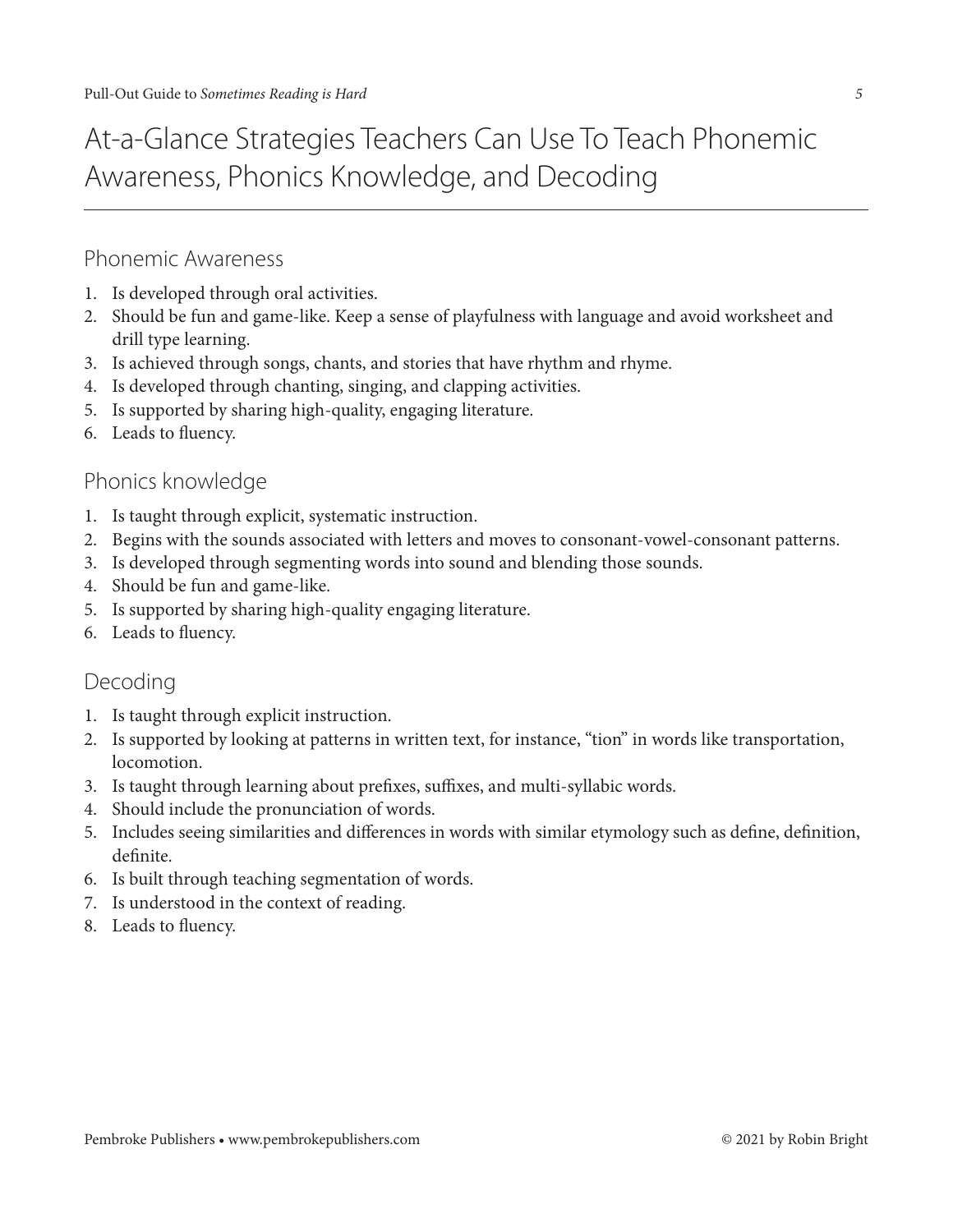The Goals: Phonemic Awareness, Phonics Knowledge, the Alphabetic Principle, and Decoding and into words. As students and into words. As into words. As students and : Guais. Friurienne Awareness, Friuries Niluwiedye, the the decoding skills learned earlier come into play as they encounter new and

#### **The Goals: Phonemic Awareness, Phonics Knowledge, the Alphabetic Principle, and Decoding**

**Phonemic awareness**: Students hear, recognize, and work with the sounds of language. Phonemic awareness is developed through oral language. Teachers provide opportunities for students to learn

- • syllable awareness
- rhymes
- alliteration

**Phonics knowledge**: Students learn that the letters or symbols of language correspond to sounds. Phonics knowledge is developed through written language. Teachers provide opportunities for students to learn

- initial and final consonants
- • onsets and rimes
- blending
- segmenting
- replacing and manipulating sounds

**The alphabetic principle**: When phonemic awareness and phonics knowledge come together to help students learn to read and spell.

**Decoding**: Students use phonemic awareness, phonics knowledge, and other clues such as the grammar and syntax of a sentence, contextual clues, word parts, and familiarity with similar words to sound out, recognize, and correctly pronounce words. Teachers provide opportunities for students to learn

- root words
- prefixes and suffixes
- multisyllabic words
- • common word syllable patterns (such as *-tion, -ing*, and -*ment*)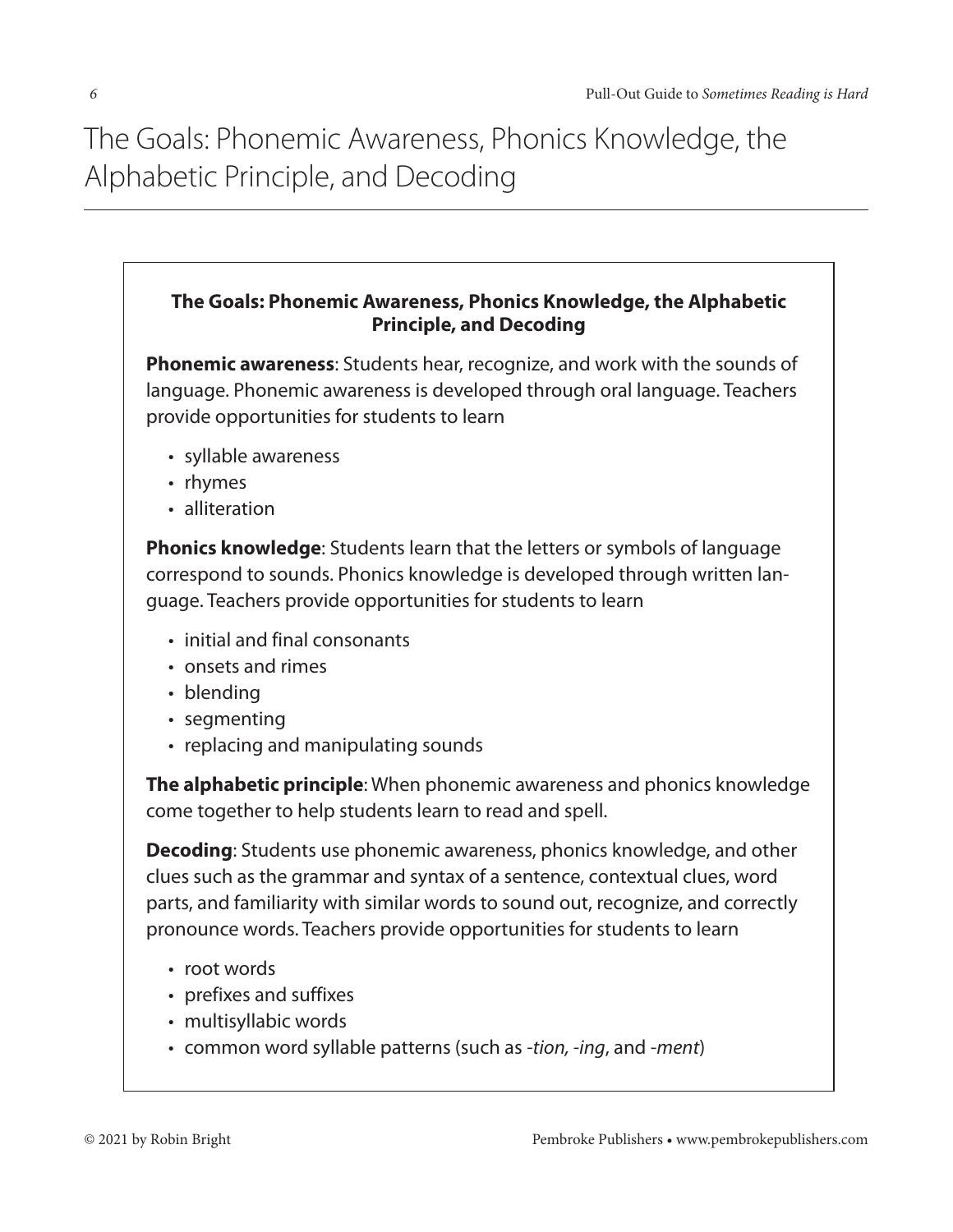## A Structured Approach to Decoding

A structured approach to teaching decoding is required in the primary grades. Most such programs include the following.

- 1. Explicit instruction linked to reading. You clearly and deliberately explain key skills.
- 2. Phonology. You plan lessons that focus on the sounds and letters of language, using such techniques as rhyming, clapping syllables, and counting words in a spoken sentence.
- 3. Sound-symbol relationships. You use a planned sequence of instruction that is both sequential and cumulative. You begin by teaching foundational skills such as recognizing consonant sounds and vowel sounds, and then progressing to more advanced skills such as blending sounds and segmenting words.
- 4. Morphology. You provide syllable instruction and help students see word parts as they learn to read.
- 5. Syntax. You provide opportunities for students to learn about word order and sentence structure.
- 6. Semantics. You embed phonics instruction into a rich language context by highlighting the relationship among words to create meaning.
- 7. Opportunities for writing. Through daily writing, students practice and show their developing knowledge of sound-symbol relationships and spelling.
- 8. Monitoring students' progress. Regular diagnostic assessment is crucial because, once students have developed decoding skills, it is important to move them along as readers.
- 9. Interventions, as necessary. Interventions are provided to students in small groups or one to one to meet their specific learning needs. Students requiring this extra support might include English language learners (ELL), students with language disabilities, and students with a diagnosis of dyslexia.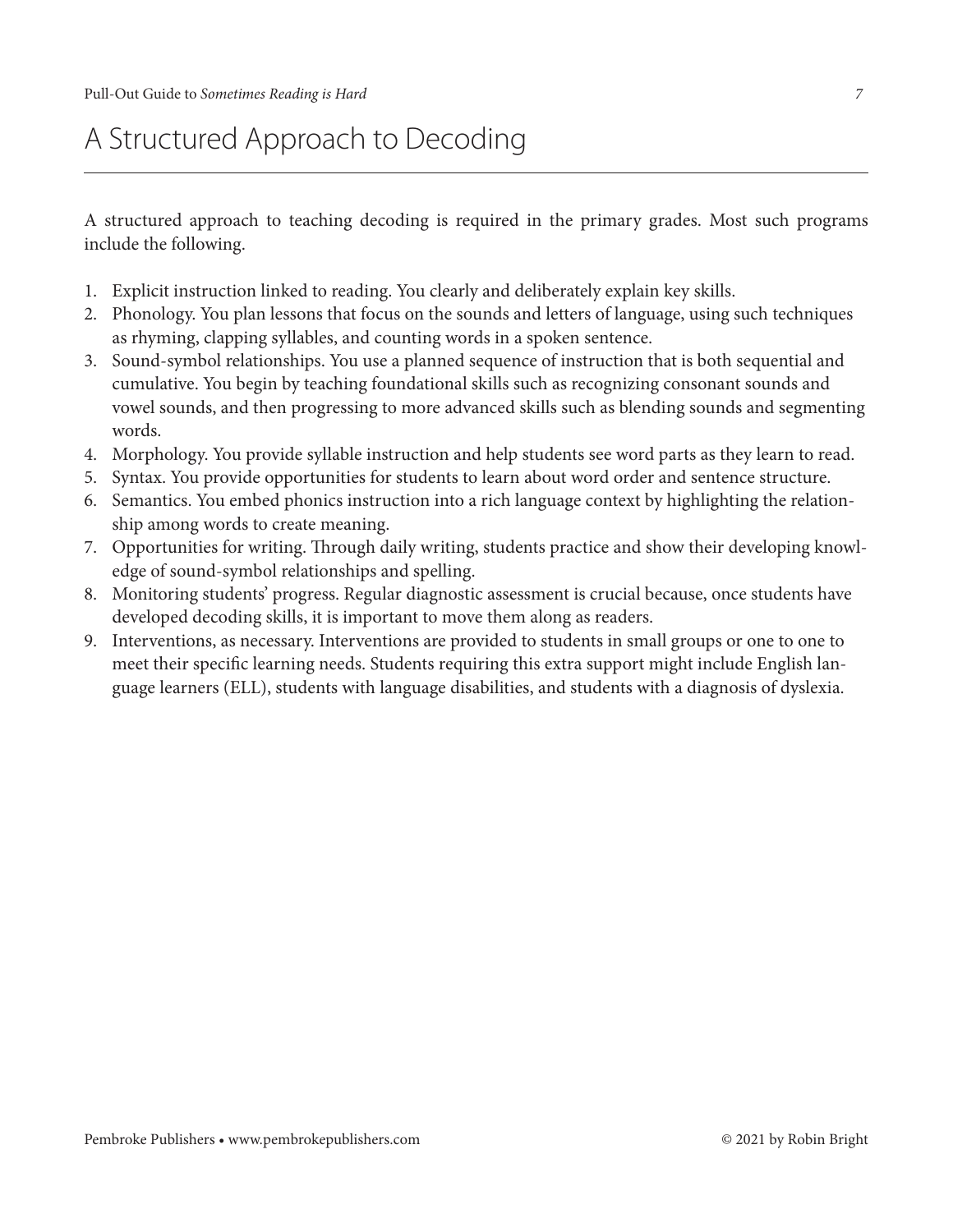# Try Tongue Twisters: A Strategy for Practicing Fluency

Fishing for a little fun in your focus on fluency? Add tongue twisters to the mix! They provide an entertaining, light-hearted way for students to practice pro-nunciation and fluency (both oral fluency and reading fluency). Tongue twisters encourage students to chew over words, not just for their spellings or meanings but for their sounds.

When reading specialist Sheila Stern introduced "Fun Fridays with a Focus on Fluency" to her students in Grades 3, 4, and 5, she found students' fluency made huge improvements. And her students loved it. Tongue twisters can be used at any grade level and can be tailored to specific reading needs as well. You can find tongue twisters that zero in on specific letter sounds, patterns, consonant blends, and vowel sounds. The great thing is that students aren't intimidated by tongue twisters because, let's face it, they are hard for you, too.

### Teaching Tongue Twisters Step by Step

**Start small.** I love to start a class on tongue twisters, whether for school-aged students or pre-service teachers, with one word: toyboat. I write this word on the board, and everyone reads it aloud. Not too difficult yet. Then I suggest they try and repeat it three times, then four and even five times. Of course, it gets progressively more difficult because each syllable requires the mouth to take a completely different shape. Try it! The difficulty of saying the word over and over again successfully, according to experts, has to do with the placement of the tongue and how the brain processes sounds. For such a simple word, this is quite a complicated process.

**Shorties.** Next, find or make a variety of tongue twisters for students to read. These can incorporate sounds for decoding practice as well as vocabulary students are encountering in their reading. Write these out on cards and give them to pairs of students to practice reading together. Remember, collaboration works wonders to help fluency along. I have seen teachers laminate these cards and keep them in a box or link them with a binder ring for ease of use.

Tongue twisters can be alliterative, especially if you want your students to see the relationship between certain sounds and letters, but they don't need to be. You can use them to provide fluency practice for a variety of sounds in language and vocabulary. Here are a few for you to try:

- "Five frivolous friends followed Frankenstein."
- "Ethan eats elegant Easter eggs."
- "Yellow butter, purple jelly, red jam, black bread."
- "Any noise annoys an oyster, but a noisy noise annoys an oyster more."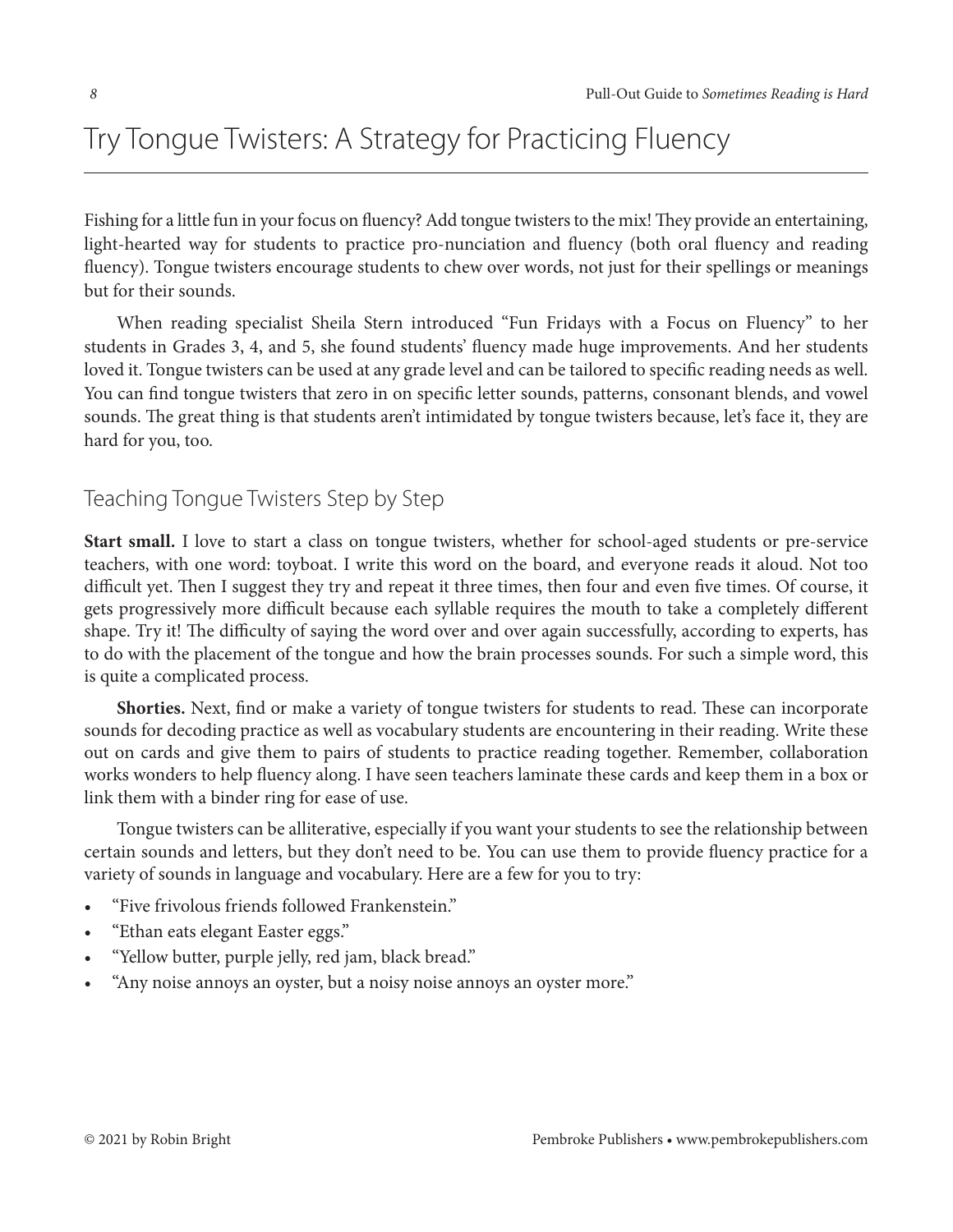**Twister books.** Find a set of books with tongue twisters that are just right for your students' grade level and interests. Here are a few to get you started:

- *• A Greyhound, a Groundhog* by Emily Jenkins (ages 5–7)
- *• Tongue Twisters for Kids* by Riley Weber (ages 6–10)
- *• Orangutang Tongs: Poems to Tangle Your Tongue* by Jon Agee (ages 4–8)
- *• Double Trouble in Walla Walla* by Andrew Clements (ages 7–11)

**Watching the results.** If students have access to tablets, phones, or other technology with video capability, encourage them to capture themselves reading their tongue twisters to view or share with others. If you teach young children, have them look in a mirror as they say the tongue-twister words. This lets them see how they move their mouths to make certain sounds. This adds a metacognitive aspect to the "game."

**Reflection.** While some tongue twisters are easily memorized, encourage your students to read the twisters as they repeat them. This will emphasize fluency. After working with tongue twisters for several weeks, ask your students if they think it has helped with their reading fluency. This is an important step, especially with older readers who can and should be encouraged to reflect on their own reading progress throughout the school year.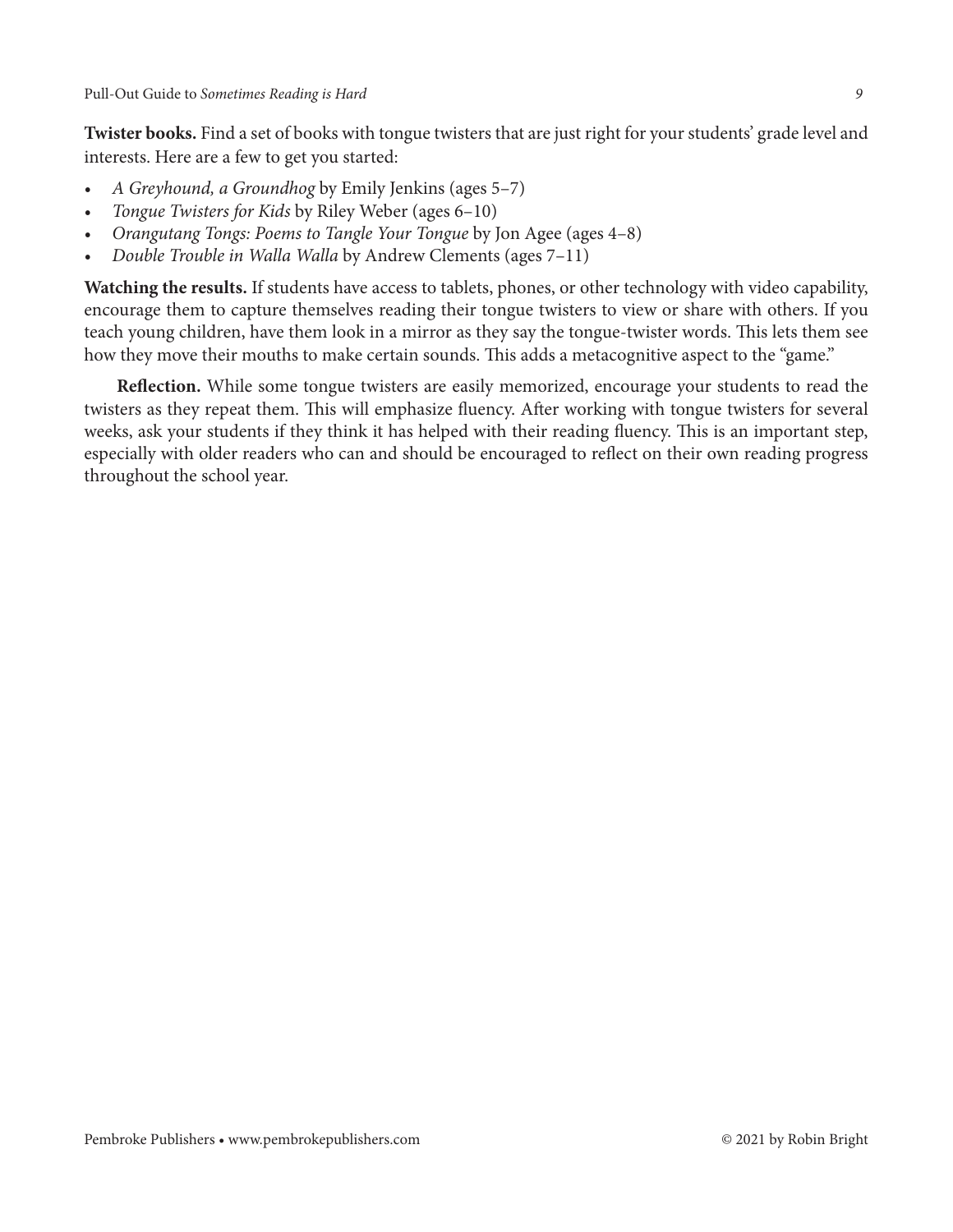### **Books for Budding Word Nerds**

### **Elementary**

- • *The Word Collector* by Peter H. Reynolds
- • *The Missing Donut* (from the Big Words, Small Stories series) by Judith Henderson
- • *Look! I Wrote a Book! (And You Can Too!)* by Sally Lloyd-Jones

### **Middle school**

- • *The Lost Words* by Robert Macfarlane
- • *What a Wonderful Word* by Nicola Edwards
- • *One Word for Kids* by Jon Gordon

### **High school**

- • *Misery Is a Smell in Your Backpack* by Harriet Ziefert
- • *Beauty Is a Verb: The New Poetry of Disability* edited by Sheila Black, Jennifer Bartlett, and Michael Northen
- • *Milk and Honey* by Rupi Kaur

### **All ages**

- • *When We Were Alone* by David A. Robertson (themes: Indigenous knowledge and history, social justice, strength, and empowerment)
- • *Cicada* by Shaun Tan (themes: hope, perseverance, bullying, transformation)
- • *How to Read a Book* by Kwame Alexander and Melissa Sweet (themes: reading enjoyment, language, poetry)

### **For the teacher**

- • *Thereby Hangs a Tale* by Charles Earle Funk
- • *The Mother Tongue* by Bill Bryson
- • *The Word Circus* by Richard Lederer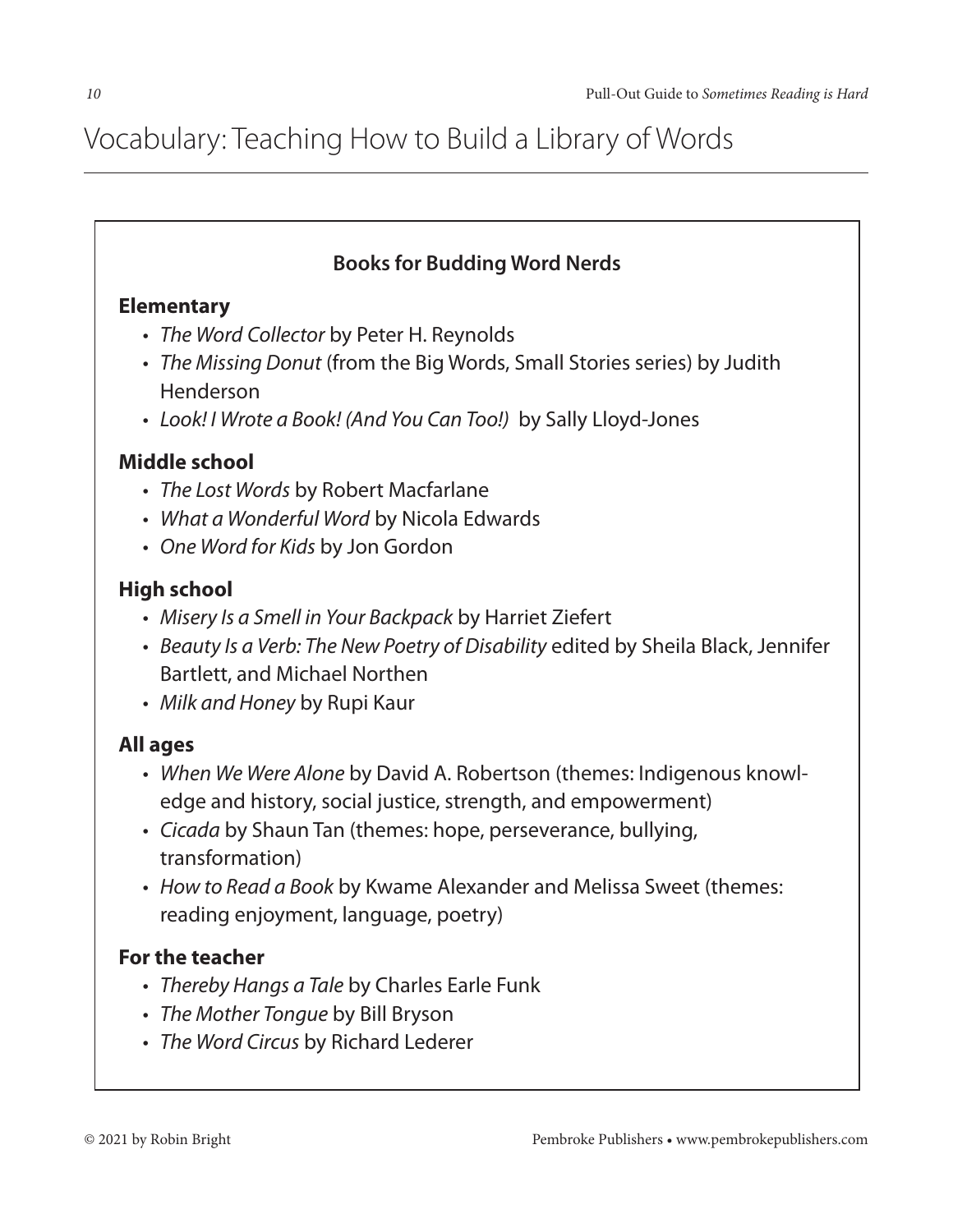active readers.

Comprehension: How To Construct Meaning From Reading and chart when the construct when may not measure

|                                     | How to Be an Active Reader                                                                  |
|-------------------------------------|---------------------------------------------------------------------------------------------|
| $\circledast$                       | I ask myself questions like, "What does this remind<br>me of?"                              |
| $\circledast$                       | I stop reading for a minute or slow down to see if I<br>can remember what I read.           |
| $\circledast$                       | I go back and look at pictures or diagrams.                                                 |
| $\circledast$                       | I reread sections that I have already read.                                                 |
| $\mathbb{S}$ / $\mathbb{S}$         | I try to picture what I am reading by closing my eyes<br>and visualizing what is happening. |
| $\circledast \setminus \circledast$ | I write things down like the names of the characters<br>or the parts of a plant.            |
| $\circledast$                       | I say to myself, "Could I tell someone else what this is<br>about?"                         |
|                                     |                                                                                             |